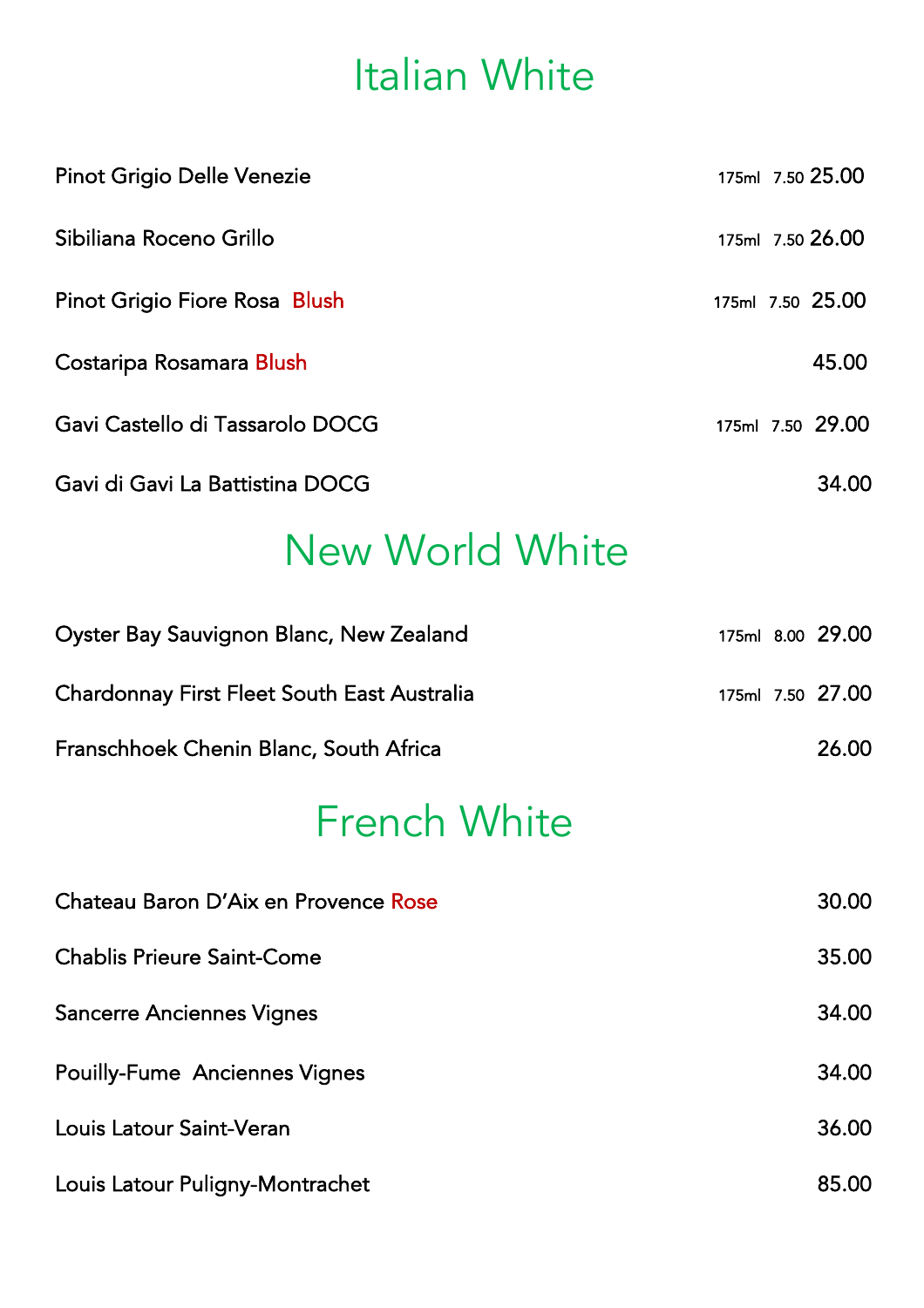# New World Red

| Moon Harvest Shiraz, Australia                      | 175ml 7.50 | 26.00   |
|-----------------------------------------------------|------------|---------|
| Santa Rita Merlot, Reserva Chile                    |            | 26.00   |
| Meerlust Rubicon, South Africa                      |            | 44.00   |
| Santa Rica Pinot Noir, Chile                        |            | 27.00   |
| Santa Ana Malbec Reserve, Argentina                 |            | 28.00   |
| 1999 Hamilton Marion Shiraz, Grenache, Australia    |            | 200.00  |
| 1998 Penfolds Bin 707 Cabernet Sauvignon, Australia |            | 1200.00 |

# Spanish Red

| Campo Viejo Rioja Crianza              | 175ml 7.50 | 26.00 |
|----------------------------------------|------------|-------|
| Faustino I Gran Reserva Rioja          |            | 38.00 |
| Muga Reserva Rioja                     |            | 48.00 |
| 2016 Protos Crianza Ribera del Duero   |            | 42.00 |
| 2015 Protos Reserva Ribera del Duero   |            | 70.00 |
| 2013 Pesquera Crianza Ribera del Duero |            | 48.00 |
| 2012 Pesquera Reserva, Ribera de Duero |            | 68.00 |

# Portuguese Red

| Bacalhoa JP Azeitao Setubal             | 175ml 7.50 | -25.00  |
|-----------------------------------------|------------|---------|
| Quinta do Vesuvio Douro DOC             |            | 160.00  |
| 2004 Casa Ferreirinha Barca Velha Douro |            | 1950.00 |
| 2007 Pera-Manca Evora - Alentejo        |            | 1850.00 |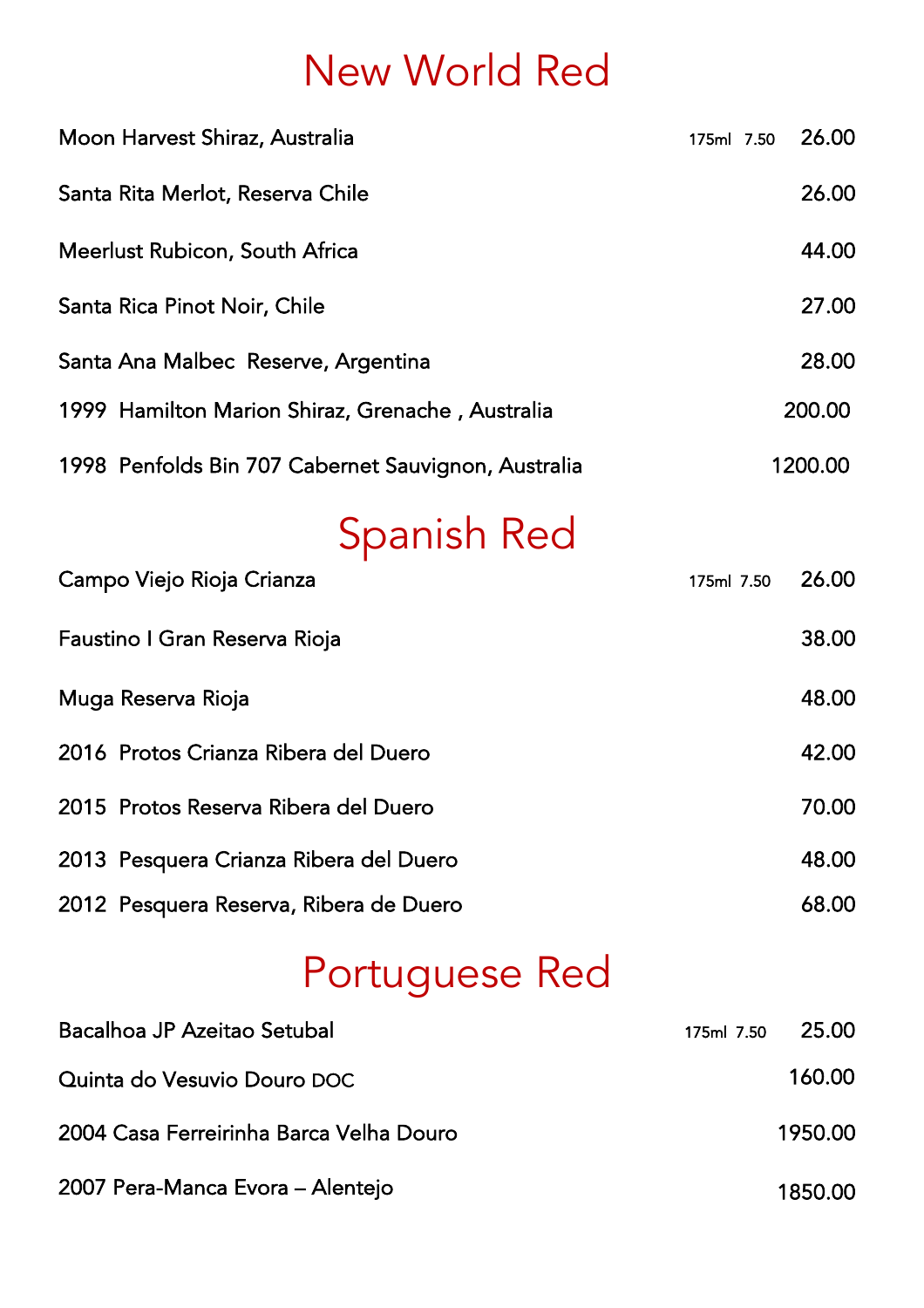## Italian Red

| Montepulciano D'Abruzzo Tratturo Spinelli           | 175ml 7.50 26.00 |
|-----------------------------------------------------|------------------|
| Sibiliana Roceno Nero d'Avola                       | 175ml 7.50 26.00 |
| Chianti Rocca                                       | 27.00            |
| Chianti Reserva Piccini                             | 28.00            |
| Barbera D'alba Pain Romualdo                        | 32.00            |
| 2017 Barolo Mundi Vendemia                          | 48.00            |
| 2012 Barolo Figli Luigi Oddero                      | 75.00            |
| 2016 Barolo Rocche Dei Manzoni                      | 95.00            |
| 2017 Chianti Classico Ruffino Riserva Ducale DOCG   | 45.00            |
| 2016 Archee Primitivo Di Manduria                   | 54.00            |
| 2013 Brunello di Montalcino Greppone Mazzi DOCG     | 95.00            |
| 2014 Brunello di Montalcino tenuta Col d'Orcia      | 68.50            |
| 2017 Tignanello Antinori                            | 185.00           |
| 2012 Brunello di Montalcino Riserva Poggio al Vento | 135.00           |
| 2016 Amarone Della Valpolicella Classico            | 75.00            |
| 2016 Amarone della Valpolicella Masi Classico DOCG  | 85.00            |
| 2003 Ornellaia Bolgheri Superiore Tuscany 1.5L      | 1175.00          |
| 2007 Masseto Dell' Ornellaia Tuscany                | 1500.00          |
| 1999 Gaja Sori San Lorenzo Langhe-Barbaresco        | 670.00           |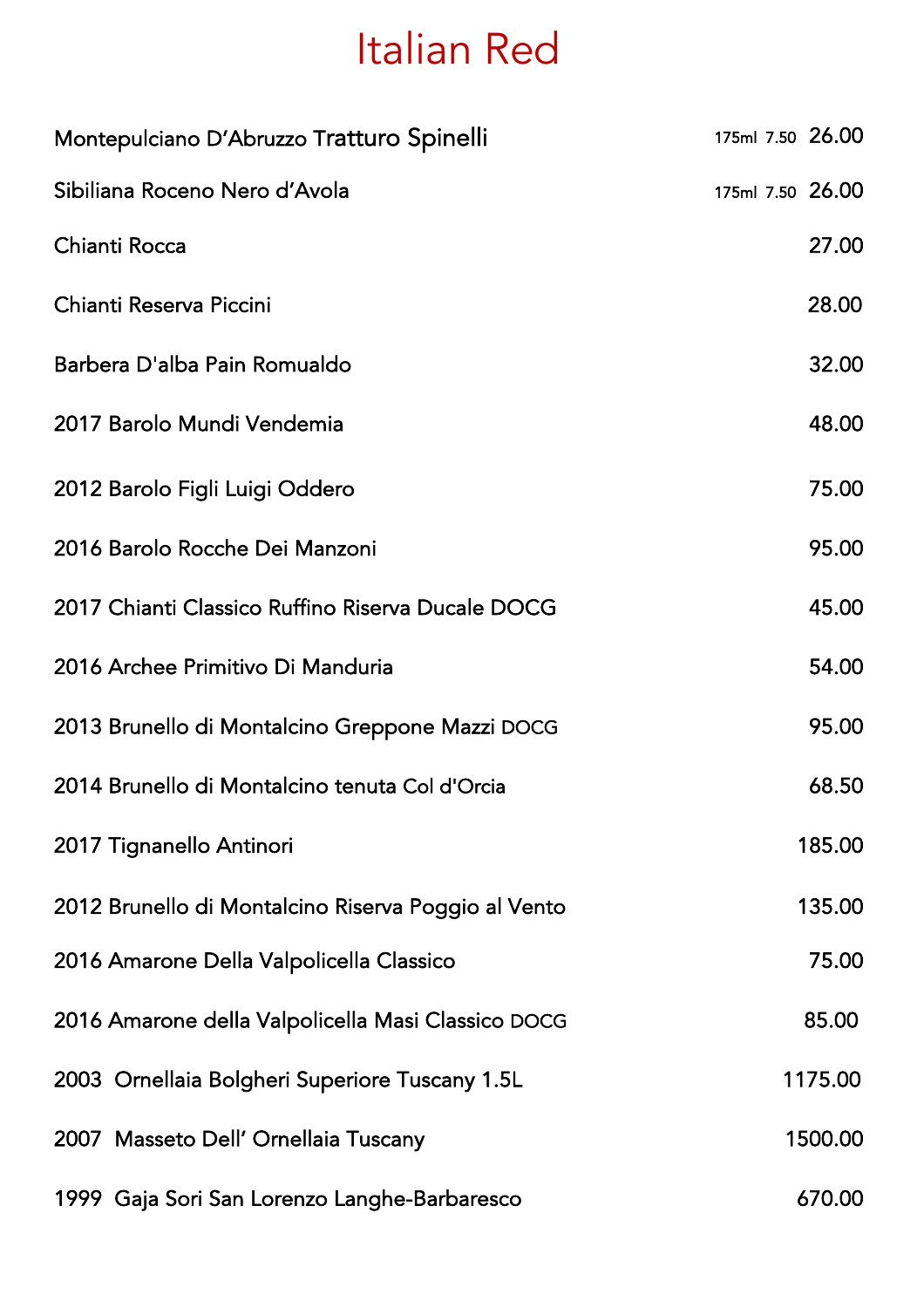#### French Red

| Chateauneuf-du-Pape Clefs Des Paapes       | 38.00  |
|--------------------------------------------|--------|
| 2015 Corton Grand Cru                      | 120.00 |
| 2002 Chateau Olivier                       | 120.00 |
| 2015 Chateau Lalande - Borie Saint Julien  | 95.00  |
| 2005 Chateau Carronnieux Grand Cru Classe. | 120.00 |
| 2000 Chateau La Conseillante Pomerol       | 610.00 |
| 1998 Le Dome Saint-Emilion Grand Cru       | 400.00 |
| 1995 Chateau Pichon Longueville Pauillac   | 600.00 |
| 1998 Chateau Lynch-Bages Pauillac          | 350.00 |
| 2003 Chateau Lynch-Bages Pauillac          | 390.00 |
| 2006 Chateau Palmer Margaux medoc          | 650.00 |
| 2004 Chateau Palmer Margaux                | 580.00 |
| 1996 Chateau Palmer Margaux Medoc          | 620.00 |
| 2000 Chateau Palmer Margaux Medoc          | 860.00 |
| 2006 Chateau Pavie Saint-Emilion           | 750.00 |